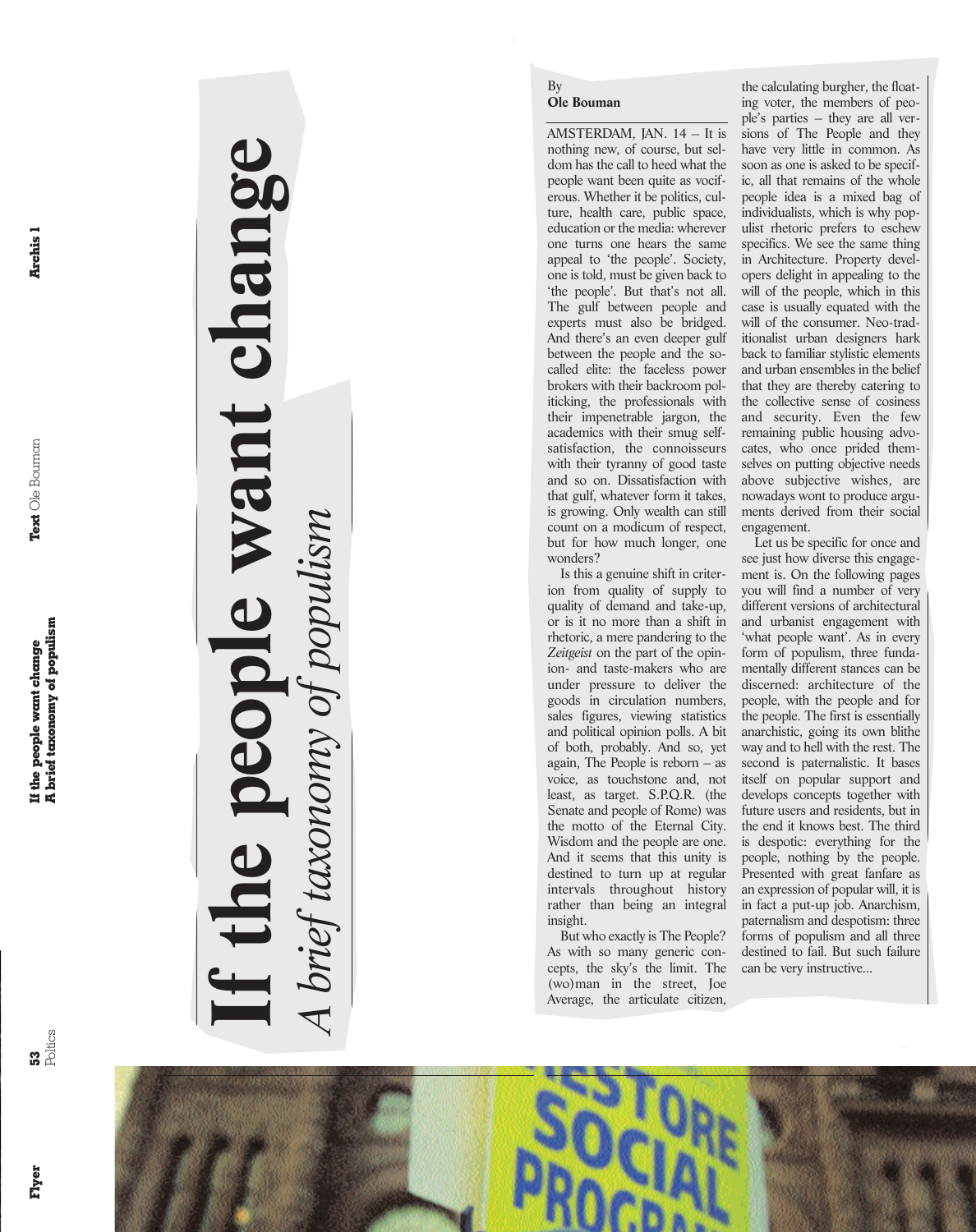### 'Rietvelden' residential neighbourhood

Waterwijk, Ypenburg 1998– 2002 **Claus en Kaan Architects**

The 'Rietvelden' neighbourhood in the Waterwijk ('Water District') of Ypenburg falls within the bounds of MVRDV's master plan. The 222 dwellings in Rietvelden are distributed over six dikes, reached via a central roadway that runs right across the middle of the dikes. The length of the dikes is about 250 metres. Each house stands on a plot that spans the entire width of the dike, from bank to bank. Each resident therefore owns a complete slice of the cross-section of the dike. The living room with terrace is located on one bank, the garden on the other. The houses stand with their front facade facing the street and they have a garden on the opposite side of the street with a storage shed and parking space.

The five house types vary in width and depth. Because of these differences in size, the buildings appear to stand quite naturally in the reed beds.

In principle, each house has two storeys. The owners may opt to have an extension built on the roof. The number and location of permitted rooftop extensions for the entire neighbourhood is laid down in an overall plan.



For the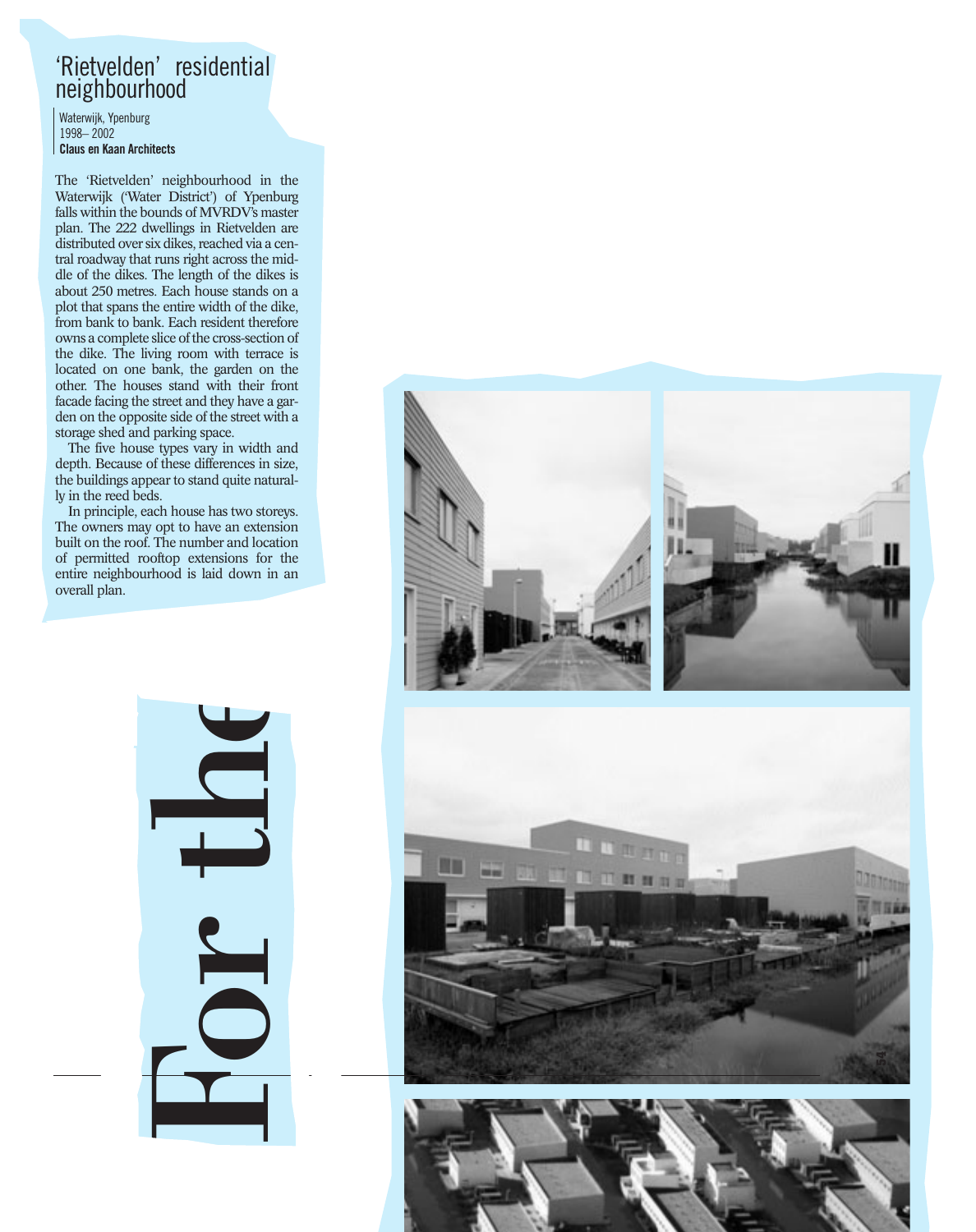## Park Boswijk residential neighbourhood

Ypenburg, 670 dwellings Design: RBOI **Purchase price: 450,000–800,000 euros**

A completely new residential area, Buitenplaats Ypenburg, is currently under construction between The Hague, Rijswijk, Delft and Pijnacker-Nootdorp. Between now and 2008 about 11,000 new homes will be built here, occupying a total area of about 600 hectares. Five neighbourhoods will be arranged around the central area with its park and lake: Singels, Boswijk, de Venen, Waterwijk and de Bras. The neighbourhoods are clearly separated from one another and each neighbourhood has its own distinctive character.

Winding avenues, groves of trees and a lake surrounded by greenery determine the ambience in Boswijk. Located to the north of Singels, Boswijk will have the character of a wooded villa park. About 670 houses will be built here.

Nearly all the houses have generous front gardens, about 17 metres wide, which face directly onto the two tree-lined avenues that wind their way through the neighbourhood and intersect at various points. Detached houses on spacious plots and semi-detached houses are in the majority. Cars are kept off the public roadways as far as possible, with residents parking their cars on their own property. An undulating earth wall protects the neighbourhood from the traffic noise of the A4 motorway.





people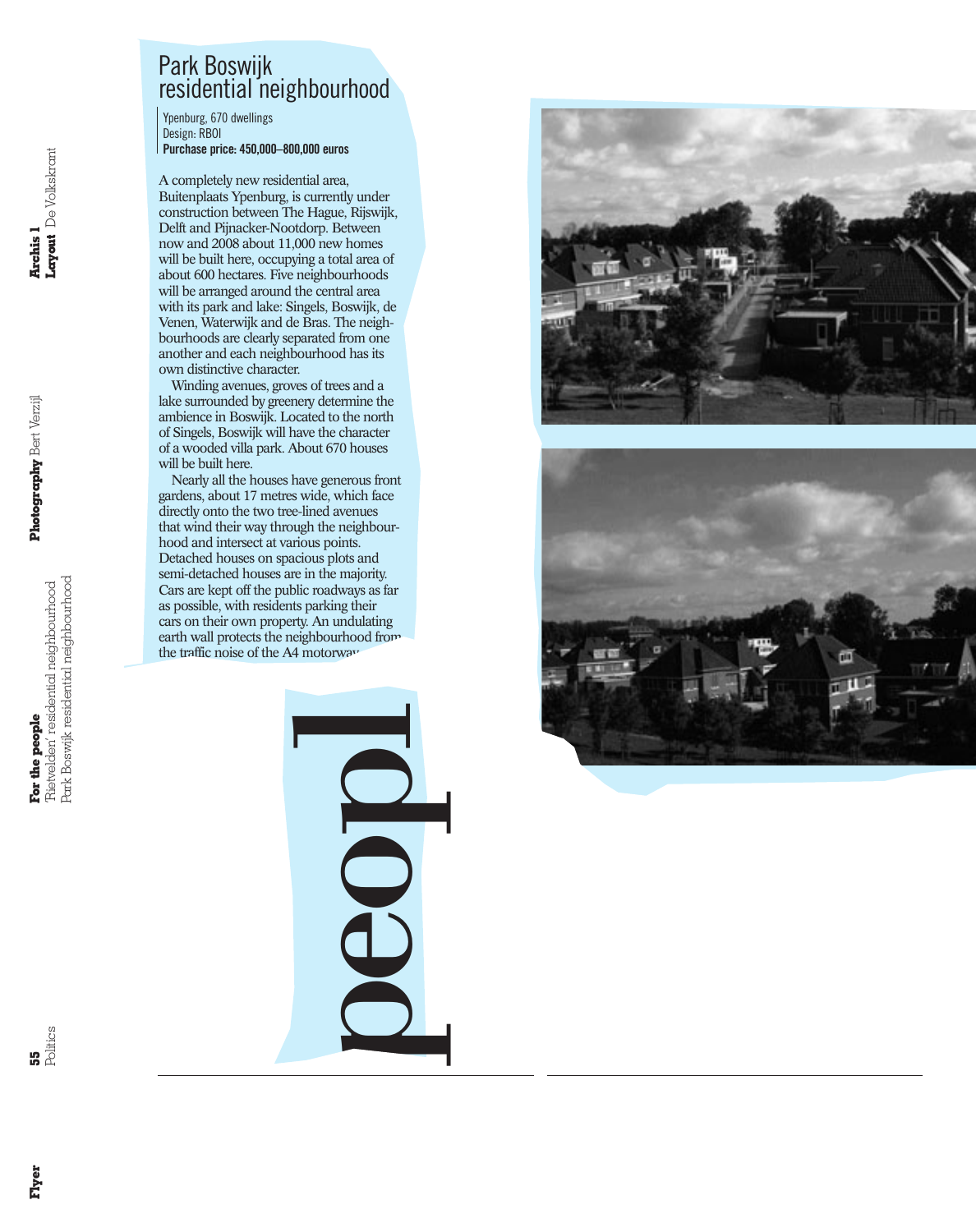







### Summer village

'Heerlijkheid Hoogvliet'

#### **client: WiMBY! design: FAT, London**

*'The Heerlijkheid Hoogvliet project is*

*a design for a summer village on the northern edge of Hoogvliet: a lively park with all kinds of little buildings, hillocks, ponds, grottoes and islands where people can party, practise their hobbies, play sports, train dogs, fly homing pigeons, make and exhibit art, play music, and watch films while sitting on the grass. The Heerlijkheid is for and by the residents of Hoogvliet.'* **Source: Heerlijkheid Hoogvliet project brochure.**

The transformation of the postwar satellite town of Hoogvliet, near Rotterdam, is one of the projects in the International Building Exhibition Rotterdam-Hoogvliet (2001-2010). Under the slogan Welcome into My Backyard ( WiMBY! ), the IBT aims to enrich the transformation of Hoogvliet with projects that make Hoogvliet more beautiful and more attractive and that have an international appeal.

The Wimby! core project team, consisting of Felix Rottenberg,<br>Nikkel Reinhoud, Wouter  $Reinhoud,$ Vanstiphout, Michelle Provoost, Simone Rots and Margreet Andrea, asked the London-based architecture practice FAT to design a summer village that could easily be rendered operational for a few months each year. They were also asked to look for the Hoogvliet of people s dreams, as reflected in the gardens and building entrances in Hoogvliet, and to use their findings to devise a typical Hoogvliet architectural style.

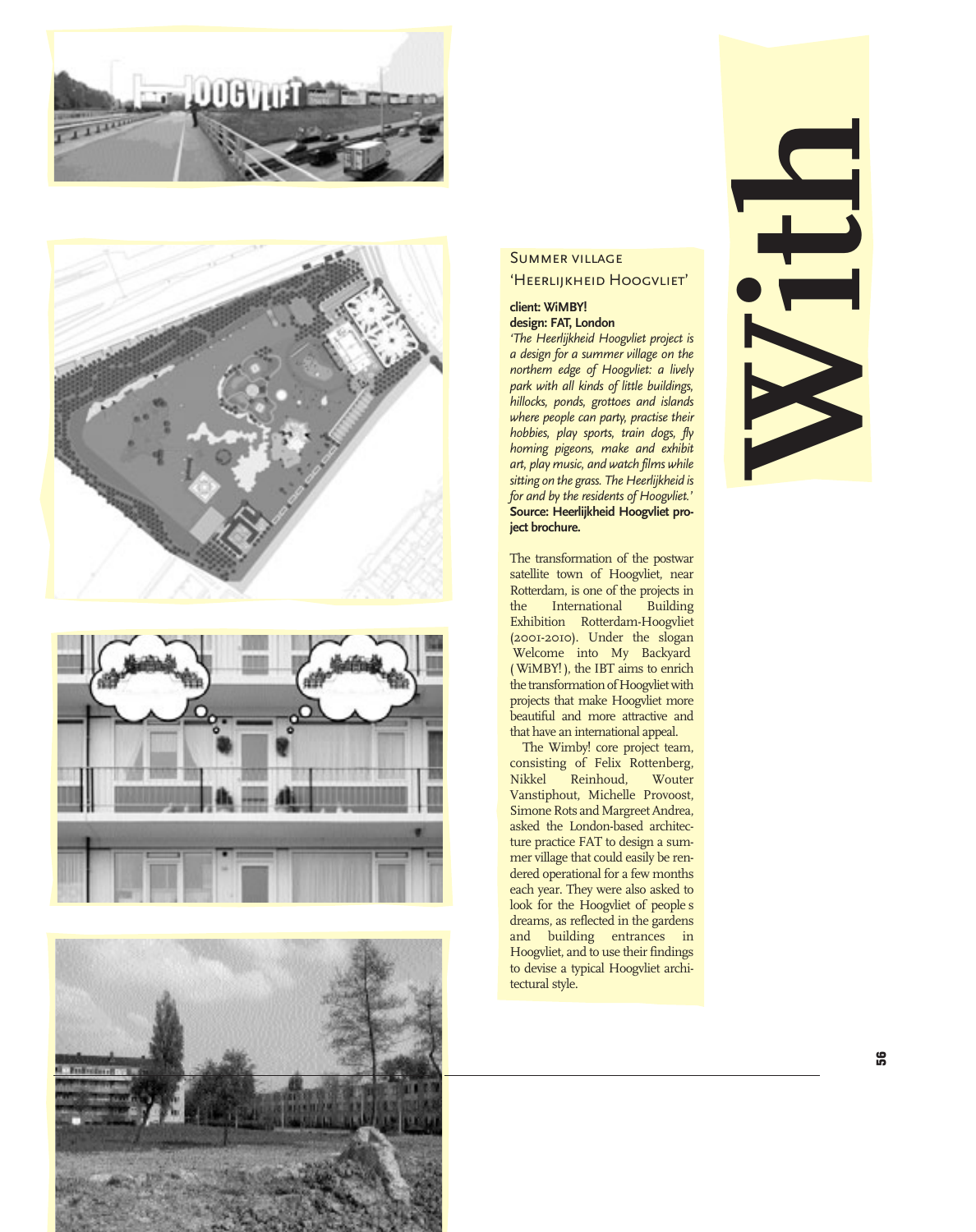#### **'Laakse Werf' residential neighbourhood Vathorst, Amersfoort Van Herk & de Kleijn Architecten in association with Heilijgers Projectontwikkeling**

The highly personalized dwellings are built on the basis of a construction 'kit'. The kit is the result of an interactive, market-oriented design process. After the provisional design was made, a market research bureau defined various target groups, and six relatively poorly served groups were selected. Six basic designs were then drawn up, with each concept being linked to a specific target group.

**Concept 1** downstairs living, upstairs sleeping *Target group*: standard **Concept 2** downstairs sleeping, upstairs living *Target group*: standard **Concept 3** downstairs workspace, upstairs living and sleeping *Target group*: homeworkers, home office or studio **Concept 4** ground-floor living, firstfloor sleeping, second-floor living/sleeping *Target group*: parents with a child living away from home **Concept 5** ground-floor living/sleeping, first-floor living, second-floor sleeping *Target group* : family with grandparent living in. **Concept 6** ground-floor shared living and living/sleeping, first-floor living/sleeping, secondfloor living/sleeping *Target group*: commune, sheltered housing, student house.

For each basis design there are several variations in floor plan, outside space and facade available. Potential buyers have every opportunity to vary and deviate from the packages offered. Although the market response to this project has been somewhat hesitant, construction is expected to commence in the autumn of 2003.



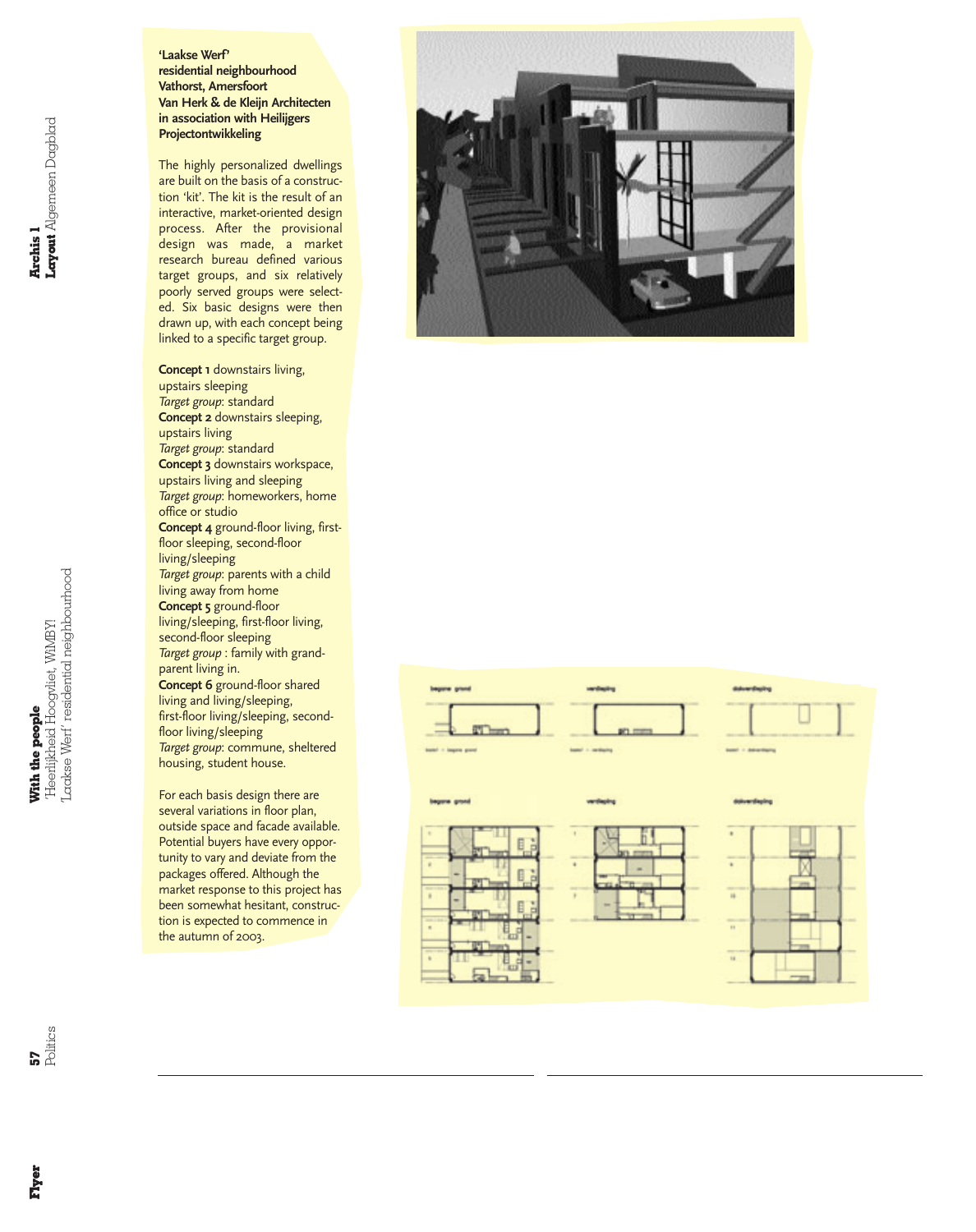#### **Fitland sports centre, Mill, Brabant** Client: M. van Kempen

Alderman Jacobs-Aarts had refused to cooperate and was shown the door. Daandels, mayor of the Municipality of Mill, subsequently pressurized the provincial government into granting planning permission for an unprecedentedly large expansion of Fitland sports centre. The owner of this renowned sports centre was able to go ahead and enlarge his company premises, albeit illegally. While the municipal and provincial council continue to ponder legalization, there are more newbuild plans on the table.

'Among ourselves, we aldermen always talked of this being Mayor Daandels' project. We don't interfere in that,' explained former alderman C. Berends when asked why Mill's municipal council had not halted construction of an enormous sports centre in the rolling village landscape around the Peelkanaal in August 2000. Local officials had established that this expansion of Fitland would end up being much bigger than allowed in either the planning permission or the separate development plan for this famous sports and fitness centre. The hall was 5.5 metres too wide and

the new catering facility behind the existing complex – a former secondary school – was also much bigger than had been approved. The extra space was estimated to amount to 10,000 cubic metres.

Moreover, Fitland's boss, M. van Kempen, announced that after the construction industry's official vacation he would carry on building illegally. Why did the mayor and his municipal executive allow him to get away with it? Berends: 'Daandels had previously informed us that the provincial government was prepared to work on a revision of the development plan in order to legalize Fitland's infringements. He had arranged this officially with the provincial authorities in 's-Hertogenbosch. Then, of course, you are in no position to take action as a municipal council.' In 1993, while still an ordinary councillor, Berends had implored the municipal executive (the mayor and aldermen) to call a halt to the construction of three squash courts at Fitland. Van Kempen had started building before he had either planning permission or the deeds to the land. The leader of the Algemeen Belang '90 party thought this was unfair vis à vis 'private individuals who want to build a garage and must wait patiently for planning permission.' Source: Brabant Dagblad,28 June 2002



*The Fitland sports centre in the village of Mill. Only the church tower is taller.* PHOTO JAN VERHOEFF

*By the p*